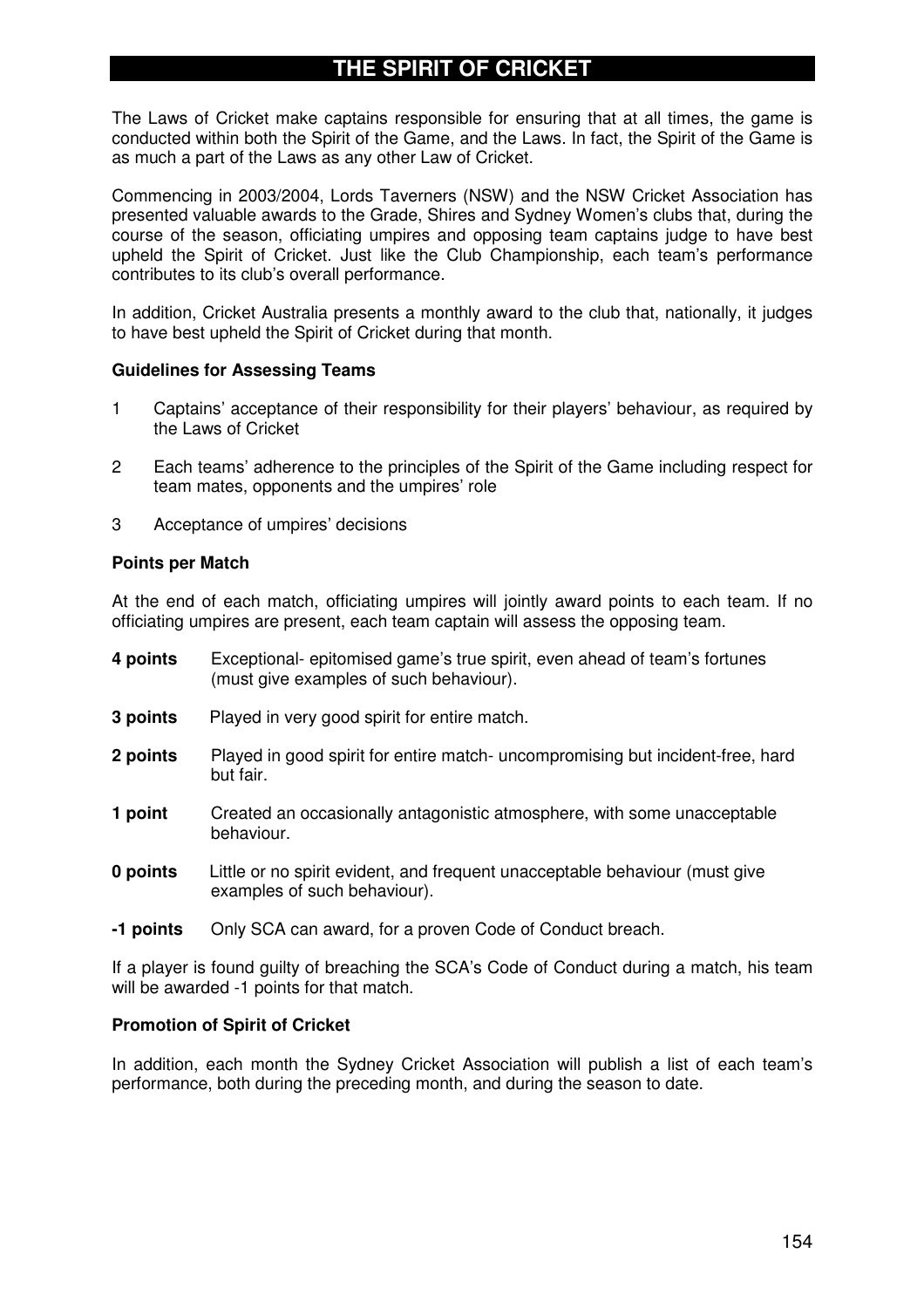## **THE SPIRIT OF CRICKET**

## **THE PREAMBLE- THE SPIRIT OF CRICKET**

Cricket is a game that owes much of its unique appeal to the fact that it should be played not *only within its Laws but also within the Spirit of the Game. Any action which is seen to abuse this spirit causes injury to the game itself. The major responsibility for ensuring the spirit of fair play rests with the captains.*

**1.** There are two Laws which place the responsibility for the team's conduct firmly on the captain.

#### **Responsibility of captains**

The captains are responsible at all times for ensuring that play is conducted within the Spirit of the Game as well as within the Laws.

#### **Player's conduct**

In the event of a player failing to comply with instructions by an umpire, or criticising by word or action the decisions of an umpire, or showing dissent, or generally behaving in a manner which might bring the game into disrepute, the umpire concerned shall in the first place report the matter to the other umpire and to the player's captain, and instruct the latter to take action.

#### **2. Fair and unfair play**

According to the Laws the umpires are the sole judges of fair and unfair play. The umpires may intervene at any time and it is the responsibility of the captain to take action where required.

#### **3. The umpires are authorised to intervene in cases of:**

- Time wasting
- Damaging the pitch
- Dangerous or unfair bowling
- Tampering with the ball
- Any other action that they consider to be unfair

#### **4. The Spirit of the Game involves RESPECT for:**

- Your opponents
- Your own captain and team
- The role of the umpires
- The game's traditional values

#### **5. It is against the Spirit of the Game:**

- To dispute an umpire's decision by word, action or gesture
- To direct abusive language towards an opponent or umpire
- To indulge in cheating or any sharp practice, for instance:
- a) to appeal knowing that the batsman is not out
- b) to advance towards an umpire in an aggressive manner when appealing
- c) to seek to distract an opponent either verbally or by harassment with persistent clapping or unnecessary noise under the guise of enthusiasm and motivation of one's own side

#### **6. Violence**

There is no place for any act of violence on the field of play.

#### **7. Players**

Captains and umpires together set the tone for the conduct of a cricket match. Every player is expected to make an important contribution to this.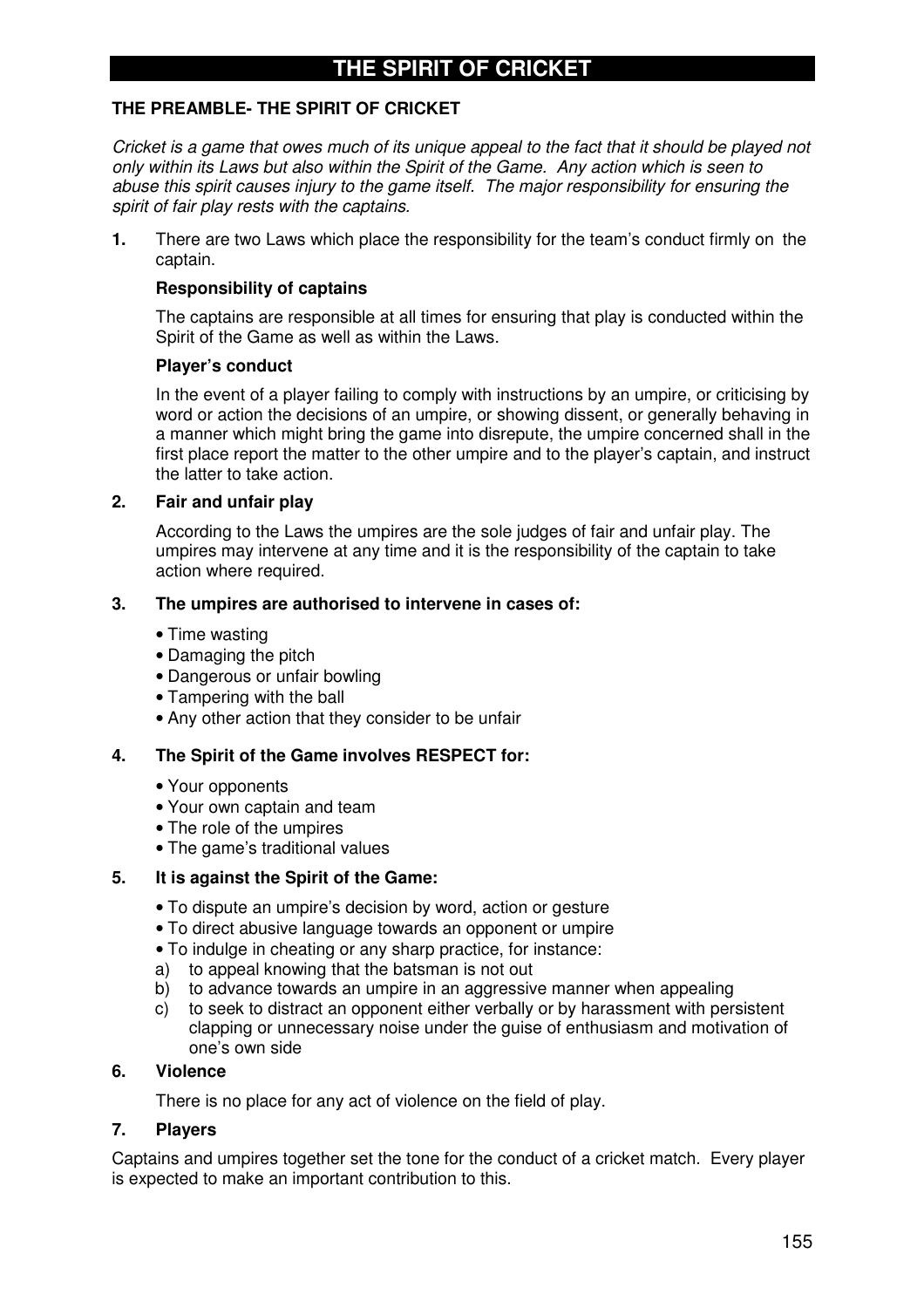## **4.2 Code of Conduct**

- (a) No person bound by this Code of Conduct shall engage in disorderly or improper conduct or behaviour.
- (b) A person who engages in disorderly or improper conduct or behaviour breaches this Code of Conduct.
- (c) Disorderly or improper conduct or behaviour includes, but is not restricted to, a person:
	- (i) assaulting or attempting to assault, or abusing, either orally or physically, an umpire, player or spectator;
	- (ii) disputing, as distinct from questioning, an umpire's decision, or reacting in an obviously provocative manner towards an umpire;
	- (iii) using crude or abusive language, or hand signals or other gestures;
	- (iv) engaging in any form of conduct or behaviour detrimental to the spirit of the game or likely to bring the game into disrepute; or
	- (v) refusing to supply that person's name and that person's address when required by another person who is lodging a report.
- (d) The captain of a team shall ensure that the players (including the person acting as 12th man) comply with the Code of Conduct.
- (e) The captain of a team breaches the Code of Conduct if a player in that team engages in continuing disorderly or improper conduct or behaviour.

#### **4.3 Effect of Penalties Imposed by Judiciary Committees**

- (a) No replacement player or substitute is allowed for any player who is suspended or disqualified by a judiciary committee or Commissioner of any of the Associations, or has accepted an offer by the Commissioner of a suspension or disqualification during the course of a match.
- (b) Any person, other than a person who is an employee of any of the Associations, who has been suspended, disqualified or fined or otherwise dealt with by a judiciary committee or Commissioner of any of the Associations, or has accepted an offer by the Commissioner of a suspension or other penalty may, at the discretion of the Judiciary Committee:
	- (i) be prohibited from acting in any administrative position or as an officebearer of the person's club or association or as captain of any team taking part in any match conducted by any of the Associations; and
	- (ii) not be eligible to act as a delegate member or an office-bearer of any of the Associations,

until the annual general meeting of the relevant Association held after the expiration of such suspension or disqualification or held after the day on which such fine is paid to the relevant Association.

#### **4.4 Suspended Players**

(a) Any player who has been suspended or disqualified by a judiciary committee or Commissioner of any of the Associations or by any other properly constituted cricket disciplinary authority at club, association, NSW, ACB or international level will be ineligible for selection during the period of the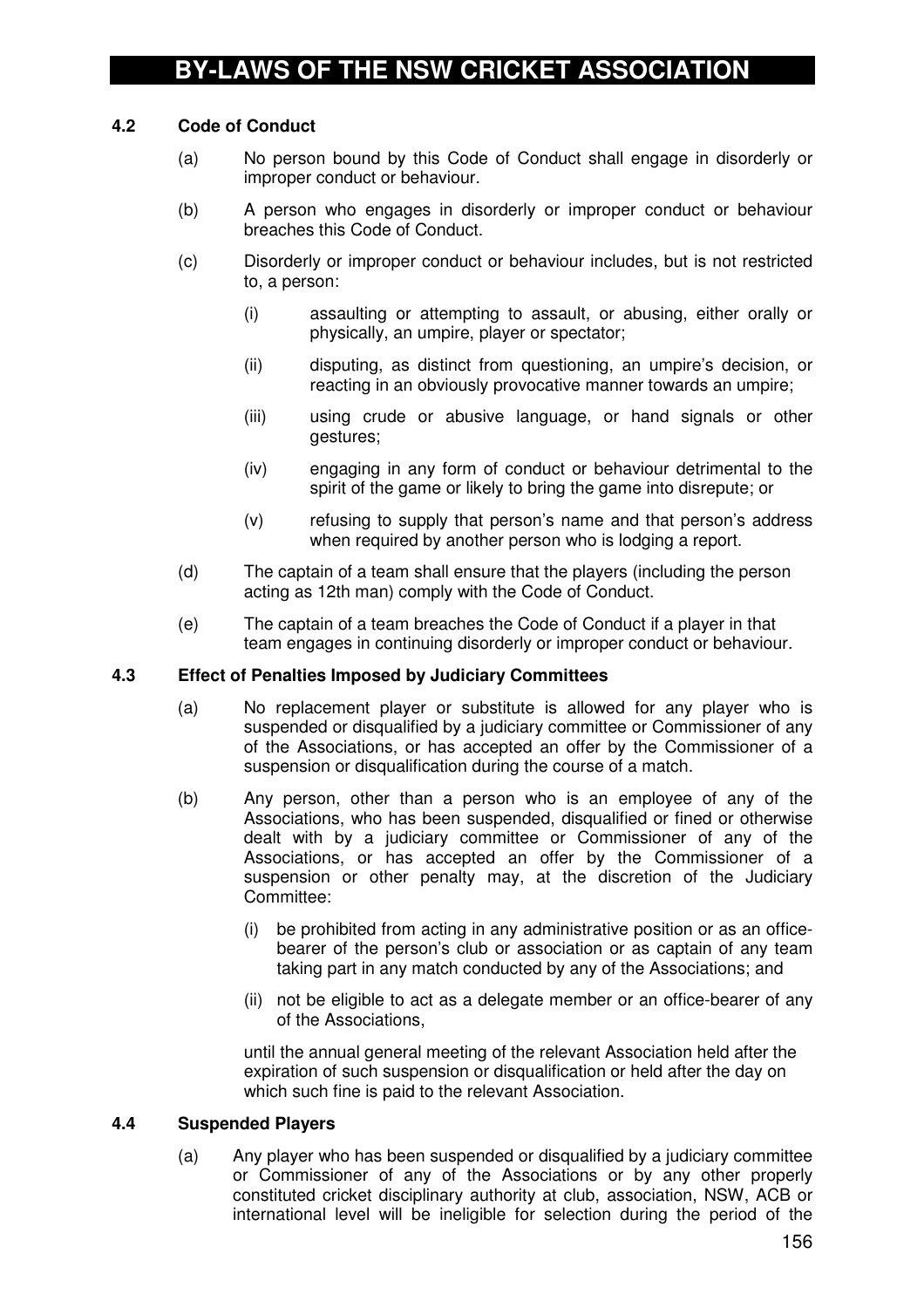## **BY-LAWS OF THE NSW CRICKET ASSOCIATION**

suspension or disqualification in any team in a competition conducted by any of the Associations or in any team selected by or representing any of the Associations.

- (b) For the purpose of **clause 4.4 (a),** the period of suspension or disqualification shall be
	- (i) the period from the first date until the last date, both dates inclusive, where a time period suspension or disqualification is imposed; and
	- (ii) each day of play of a match where a match based suspension or disqualification is imposed. Where a match is not played due to inclement weather or for any other reason, the original scheduled days of play shall constitute the period of suspension or disqualification.
- (c) (i) Any player who has been suspended or disqualified by a judiciary committee or Commissioner of any of the Associations or by any other properly constituted cricket disciplinary authority at club, association, NSW, ACB or international level will be ineligible to be appointed or to act as captain of a NSW team or any other team representing any of the Associations until the commencement of the Annual General Meeting of the NSWCA held after the expiration of the suspension or disqualification.
	- (ii) The provisions of **clause 4.4 (c) (i)** shall not apply where the SCA Judiciary Committee exercises its discretion pursuant to **Rule 21.3** of the constitution of the Sydney Cricket Association.
- (d) A player who lodges an appeal against a suspension or disqualification imposed by a judiciary committee of any of the Associations or by any other properly constituted cricket disciplinary authority at club, association, NSW, ACB or international level will be ineligible for selection in any team in a competition conducted by any of the Associations or in any team selected by or representing any of the Associations until the decision to suspend or disqualify the player has been overturned or amended by the appellate body or the period of the suspension or disqualification has expired.
- (e) (i) The Chief Executive shall inform the ACB, the NSWCA Selection Committee or the NSW Women's Cricket Selection Committee, as appropriate, of any suspension or disqualification of a representative player or prospective representative player as soon as possible after the imposition of such suspension or disqualification comes to the attention of the Chief Executive.
	- (ii) For the purposes of **clause 4.4 (e) (i),** a "representative player" means a person who is a party to an ACB Player Contract or State Player Contract or who is a member of a NSW Squad or who has represented the ACB, NSW or any of the Associations in any cricket match within a prior period of 12 months.
- (f) For the purposes of **By-Law 4.4, Rule 21.3 (b)** of the constitution of the Sydney Cricket Association and **Rule 23.5 (b)** of the constitution of the NSW Country Cricket Association, a player who is a party to an ACB Player Contract or a State Player Contract and is not otherwise an employee of any of the Associations is not an employee of any of the Associations.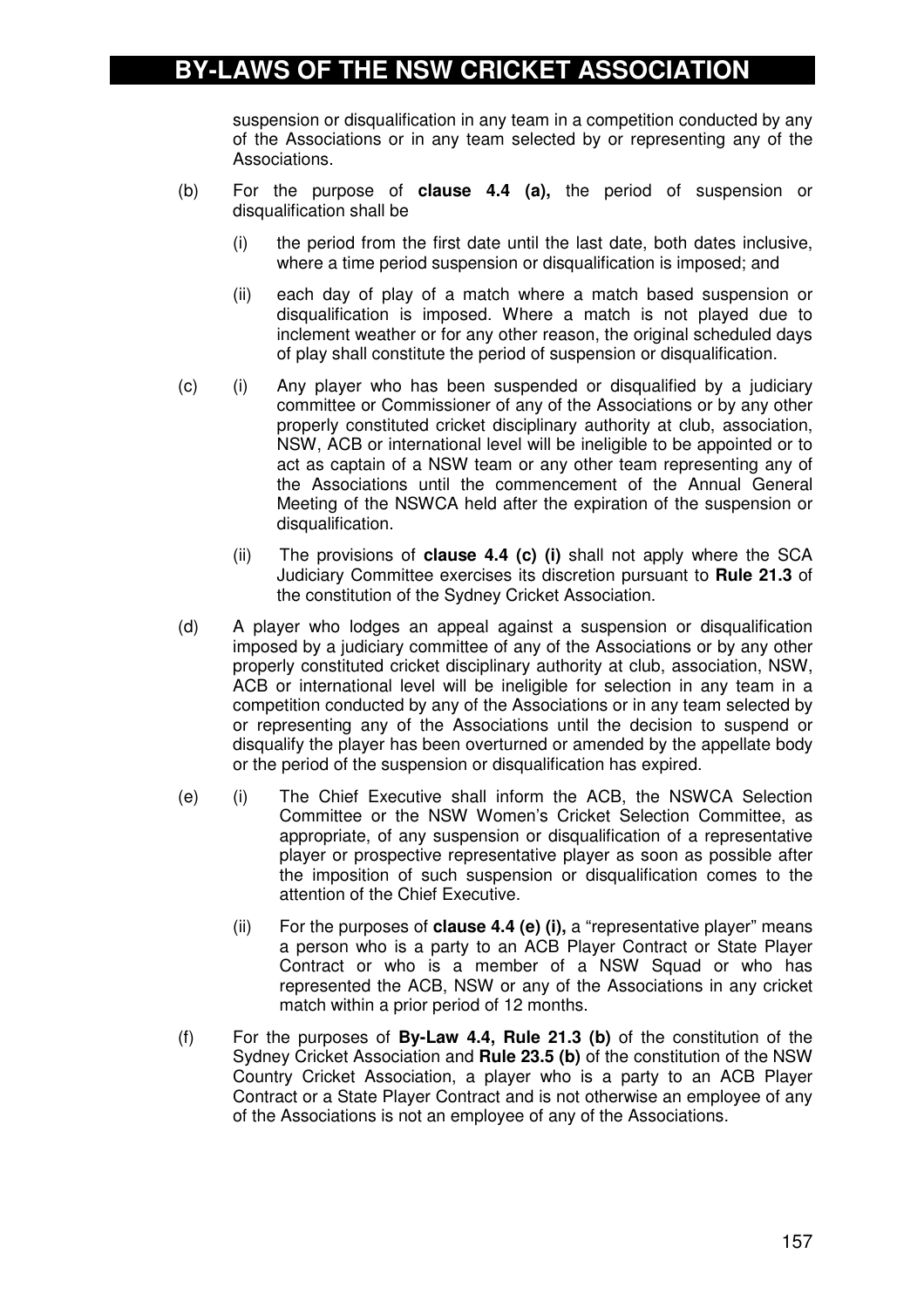## **4A RACIAL AND RELIGIOUS VILIFICATION CODE**

#### **4A.1 Background**

Cricket is a game where polite interaction between participants and with spectators has always been an essential component.

It is part of each captain's role to ensure that the behaviour of players in a team meet the expectations of the community generally and the cricket community in particular.

The cricket community is anxious to ensure that people of all ethnic and religious backgrounds enjoy playing and watching the game of cricket.

To facilitate this endeavour and to demonstrate that cricket is in tune with the wider community in opposing racial and religious vilification in all its forms, the New South Wales Cricket Association (NSWCA) introduces this Code.

#### **4A.2 Purpose of Code**

The purpose of this Code is to:

- (i) recognise the commitment of NSWCA to the avoidance and elimination of racial and religious vilification;
- (ii) foster an environment where captains, in appropriate circumstances, deal with any alleged breach of this Code, and
- (iii) establish a framework for dealing with alleged breaches of this Code where action taken to resolve such matters has not been to the satisfaction of those concerned.

## **4A.3 Conduct Covered by the Code**

No person who is participating in a match under the jurisdiction or auspices of the NSWCA or its affiliates shall engage in any conduct, act towards or speak to any other person in a manner which offends, insults, humiliates or vilifies such person on the basis of that person's race, religion, colour, descent or ethnic origin.

#### **4A.4 The Relationship Between This Code and Other Rules and Regulations**

This Code does not restrict any other action which may be taken in relation to the conduct covered by this Code under the Australian Cricket Board Code of Conduct.

#### **4A.5 Procedures Following Allegation**

Any allegation of a breach of this Code against a player should be directed, either verbally or in writing, to the captain of the team who shall:

- (a) immediately request the player involved to apologise appropriately to the complainant , or
- (b) if the allegation is not admitted, undertake an investigation of the matter at the conclusion of the match.

Any person found to be in breach of this Code as a result of an investigation by the captain, will be required to apologise appropriately to the complainant before being permitted to play in any future match.

Where the allegation of a breach of this Code is against the captain of a team who admits such behaviour, the captain shall apologise appropriately to the complainant before being permitted to play in any future match.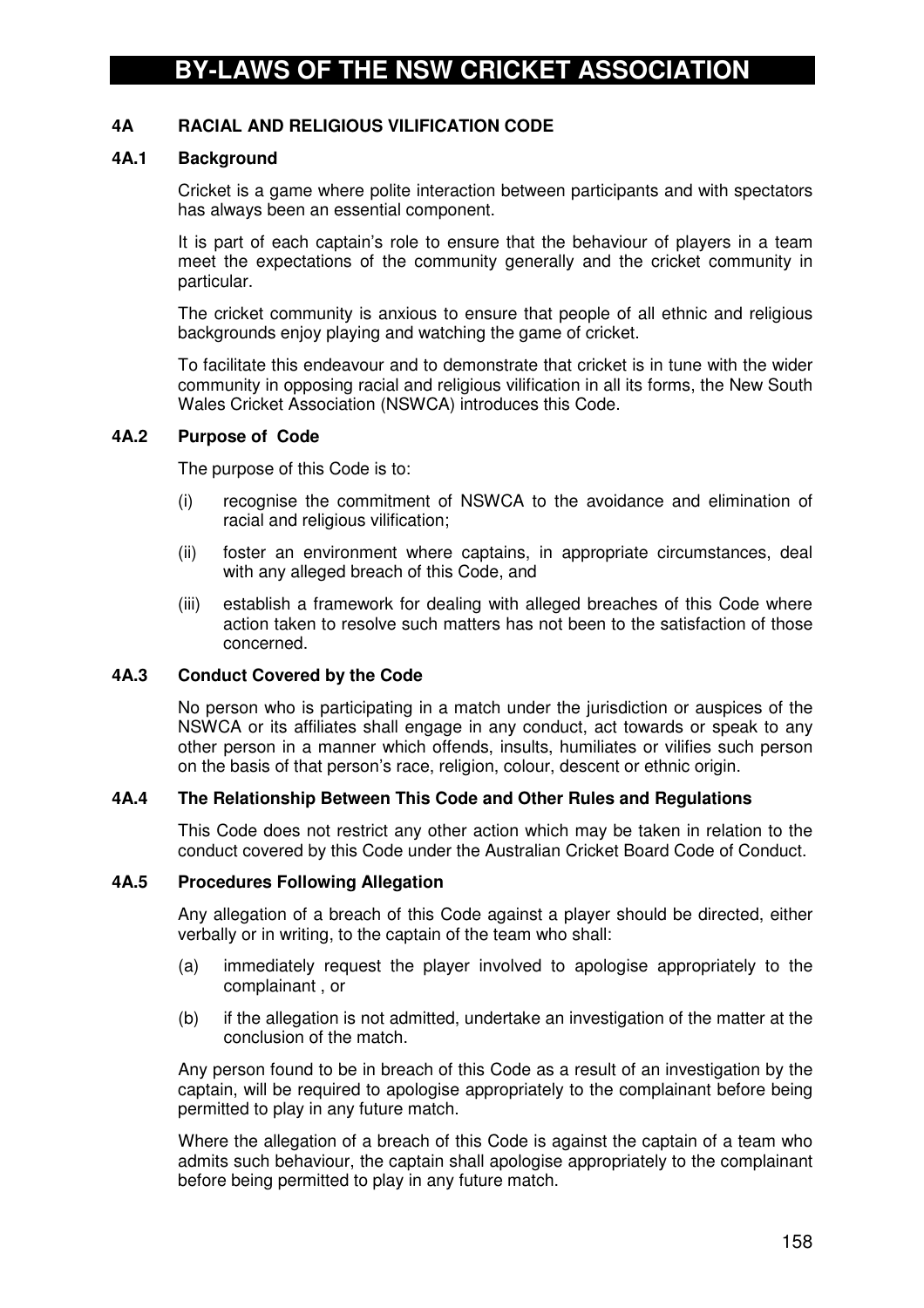## **4A.6 Procedure Where Allegation Not Resolved to Satisfaction of Complainant**

Where a complainant who has directed an alleged breach of this Code to the captain of a team is not satisfied with the outcome, the complainant is entitled to lodge a complaint with the Association governing the competition in which the team participates (the Association).

## **4A.7 Continuous Breaches of the Code**

Where a breach of this Code is alleged against a player who has previously breached the Code, the captain will again attempt to resolve the matter. However, if the captain regards the allegation to be more serious than the earlier occasion, the captain shall refer the matter to the Association for appropriate action.

## **4A.8 Reporting**

Any allegation of a breach of this Code and the action taken to resolve it, shall be recorded by the captain.

## **4A.9 Continuous Education**

NSWCA will prepare, maintain and make available to all member clubs and affiliates a booklet covering issues relating to racial and religious vilification. The Code will be included along with references illustrating examples of racial and religious vilification identified in other sports. Where any difficulty is experienced or is expected in implementing the principles of this Code, application should be made to NSWCA for assistance.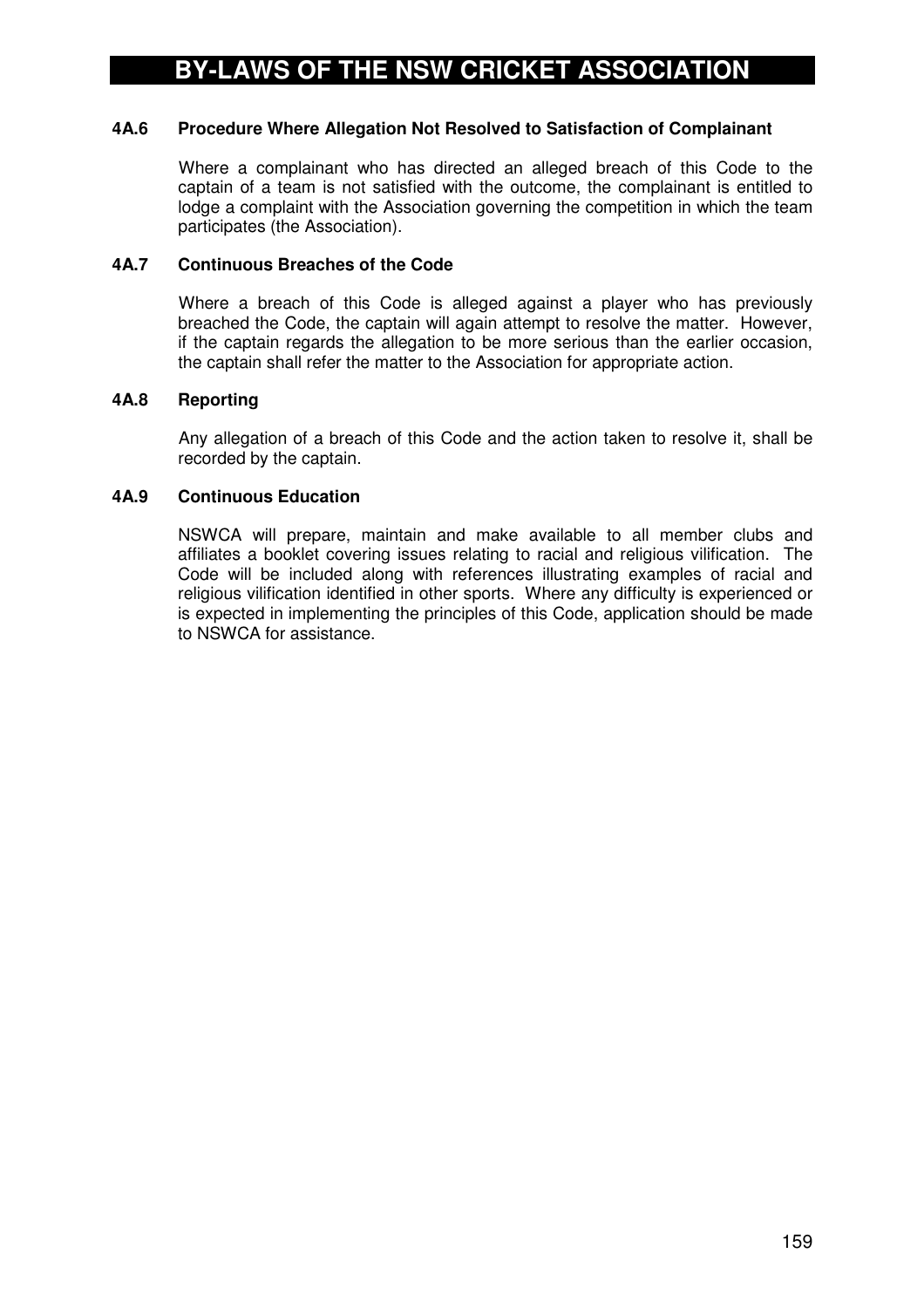## **16A CODE OF CONDUCT COMMISSIONER**

#### **16A.1 Appointment of Commissioner**

- (a) There shall be a Commissioner called the Code of Conduct Commissioner who shall be appointed by the NSW Cricket Board.
- (b) If the NSW Cricket Board so determines, it may appoint an Assistant Commissioner called the Assistant Code of Conduct Commissioner to assist the Commissioner in the discharge of the Commissioner's duties and to act as the Commissioner should the Commissioner be unavailable to so act.
- (c) An Assistant Commissioner appointed pursuant to Rule 16A.1(b), has the powers, duties and functions of the Commissioner.
- (d) The term of appointment of the Commissioner and any Assistant Commissioner shall be as determined by the NSW Cricket Board.
- (e) A reference in these Rules to Commissioner, includes where appropriate, a reference to Assistant Commissioner.

#### **16A.2 Qualifications for Appointment as Commissioner**

The qualifications for appointment to the positions of Commissioner and Assistant Commissioner shall be as determined by the NSW Cricket Board.

#### **16A.3 Powers of the Commissioner**

The Commissioner shall have power to:

- (a) receive, investigate, examine and consider all reports alleging a breach of the Code of Conduct;
- (b) determine whether:
	- (i) no action is to be taken against the Person Reported;
	- (ii) the Person Reported is to be given a caution;
	- (iii) the Person Reported is to be given or offered a suspension, disqualification or other penalty: or
	- (iv) to lay a charge against the Person Reported and have the matter proceed to a hearing before the Judiciary Committee.
- (c) present the case against the Person Reported in any hearing before the Judiciary Committee;
- (d) appeal to the NSW Cricket Board against a decision of the Judiciary Committee; and
- (e) appear before the NSW Cricket Board at the hearing of any appeal against a decision of the Judiciary Committee.

The Commissioner may exercise all or any of the above powers.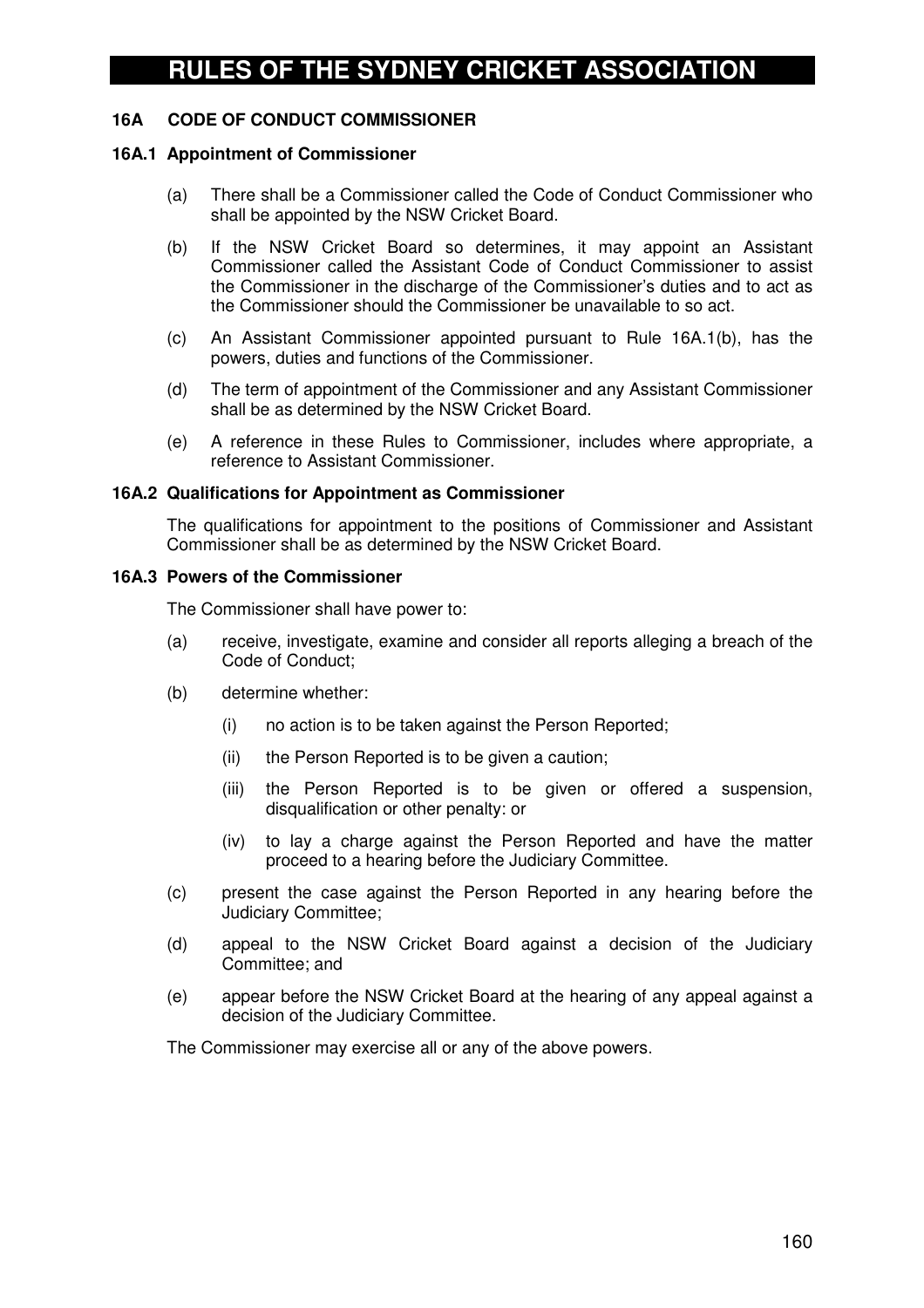### **16A.4 No Action Taken by Commissioner**

- (a) Where the Commissioner determines that no action is to be taken following consideration of a report alleging a breach of the Code of Conduct, the Commissioner shall, on the first working day following the determination, inform:
	- (i) the Person Reported;
	- (ii) the Reporting Person;
	- (iii) the Secretary; and
	- (iv) the New South Wales Cricket Umpires' Association if the Reporting Person is an umpire.
- (b) There shall be no right of appeal against the determination of the Commissioner.

#### **16A.5 Caution suspension, disqualification or other penalty to be issued by Commissioner**

- (a) Where the Commissioner determines that a caution, suspension, disqualification or other penalty is to be issued or offered following consideration of a report alleging a breach of the Code of Conduct, the Commissioner shall, by whatever means the Commissioner considers appropriate, inform the Person Reported of the determination and ascertain if the Person Reported is prepared to accept that determination or wishes to proceed to a hearing before the Judiciary Committee.
- (b) Should the Person Reported accept the Commissioner's determination of a caution, suspension, disqualification or other penalty (for this purpose the verbal advice of the Person Reported will be sufficient), the Commissioner shall then issue that written caution, suspension, disqualification or other penalty to the Person Reported which will be deemed to have been effected 3 days after its posting.
- (c) Where the Commissioner issues or offers a caution, suspension, disqualification or other penalty pursuant to Rule 16A.5(b), the Commissioner shall, on the first working day following the issue or offer of the caution, suspension, disqualification or other penalty, inform:
	- (i) the Reporting Person;
	- (ii) the secretary of the club, association or body of which the Person Reported is a member;
	- (iii) the Secretary; and
	- (iv) the New South Wales Cricket Umpires' Association if the Reporting Person was an umpire.
- (d) The issue or offer of a caution, suspension, disqualification or other penalty by the Commissioner to the Person Reported may be taken into account by the Judiciary Committee should the Person Reported be found guilty of a breach of the Code of Conduct within 3 years of the date of the issue of the caution, suspension, disqualification or other penalty.
- (e) There shall be no right of appeal against the determination of the Commissioner.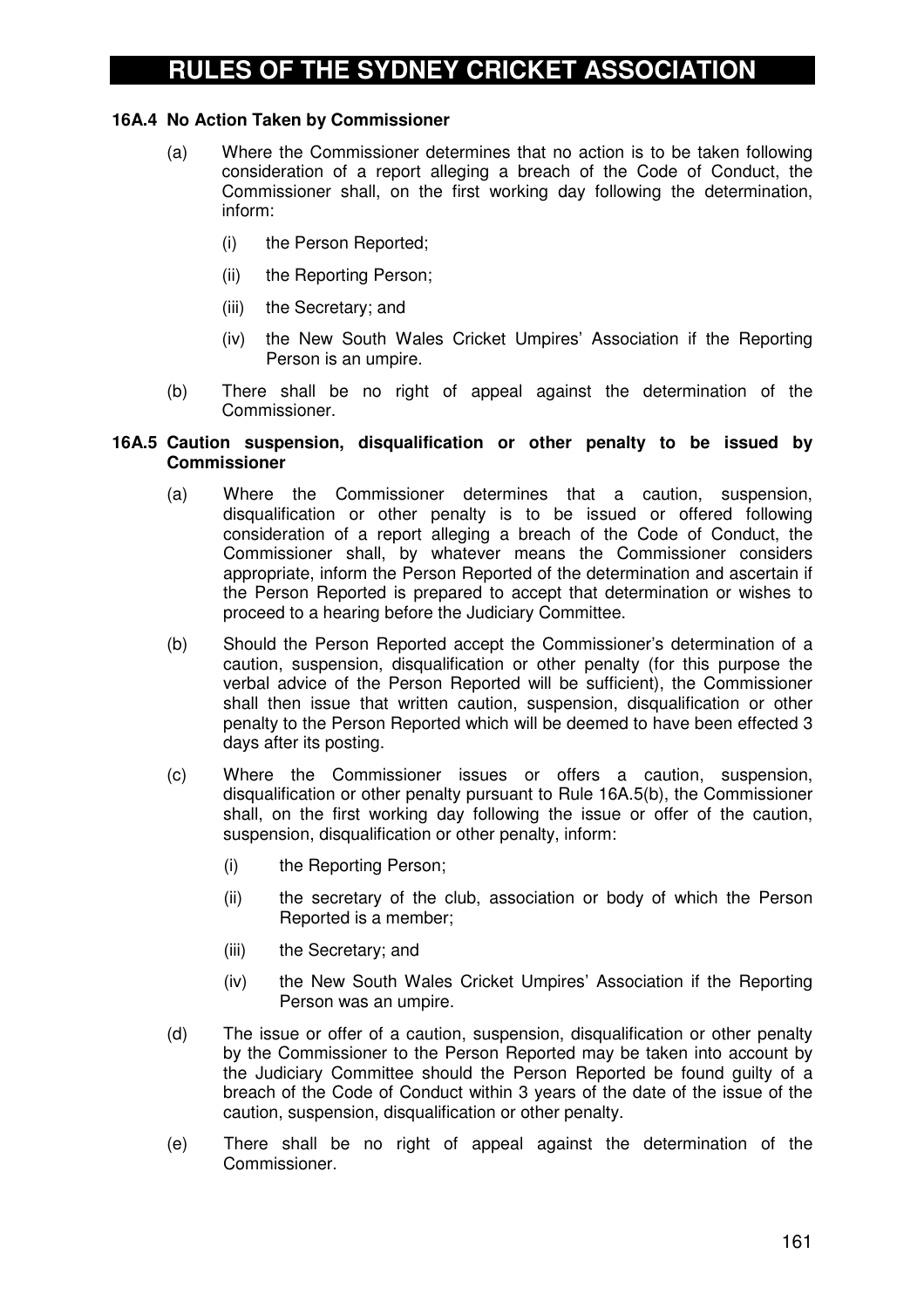#### **16A.6 Commissioner to Present Case before Judiciary Committee**

Where a matter proceeds to a hearing before the Judiciary Committee, the Commissioner shall appear at that hearing to present the evidence relied upon to support the allegation, to test any defence, to address the Committee and, where appropriate, to make submissions in respect of those matters.

#### **17 JUDICIARY COMMITTEE**

#### **17.1 Establishment of the Judiciary Committee**

There shall be a Judiciary Committee which shall be called the SCA Judiciary Committee.

#### **17.2 Judiciary Committee Members to be Elected at the Annual General Meeting**

Each year, at the Annual General Meeting, the Members shall:

- (a) determine the number of persons to be elected as Judiciary Committee Members for the coming year;
- (b) elect the Judiciary Committee Members for the coming year; and
- (c) elect from among those Judiciary Committee Members the chairman of the Judiciary Committee for the coming year.

#### **17.3 Eligibility of Candidates for Election as Judiciary Committee Members**

- (a) Candidates for election as Judiciary Committee Members may be but need not be Members.
- (b) Retiring Judiciary Committee Members may be candidates for re-election.

#### **17.4 Nominations of Candidates for Election as Judiciary Committee Members**

Candidates for election at the Annual General Meeting as Judiciary Committee Members shall be orally nominated during the course of that meeting by the chairman of that meeting.

#### **17.5 Candidates Not Required to be Listed in Notice of Annual General Meeting**

It shall not be necessary to list the names of candidates seeking election as Judiciary Committee Members in any notice convening the Annual General Meeting.

#### **17.6 Insufficient Candidates to Fill Vacancies**

If the number of persons elected as Judiciary Committee Members of the Annual General Meeting is less than the number of persons that the Annual General Meeting resolves should comprise the Judiciary Committee then the Committee may appoint a person or persons to the Judiciary Committee to fill the vacancy or vacancies.

#### **17.7 Election of Judiciary Committee Members**

The election of Judiciary Committee Members shall be conducted at the Annual General Meeting in such usual and proper manner as the chairman of that meeting may direct.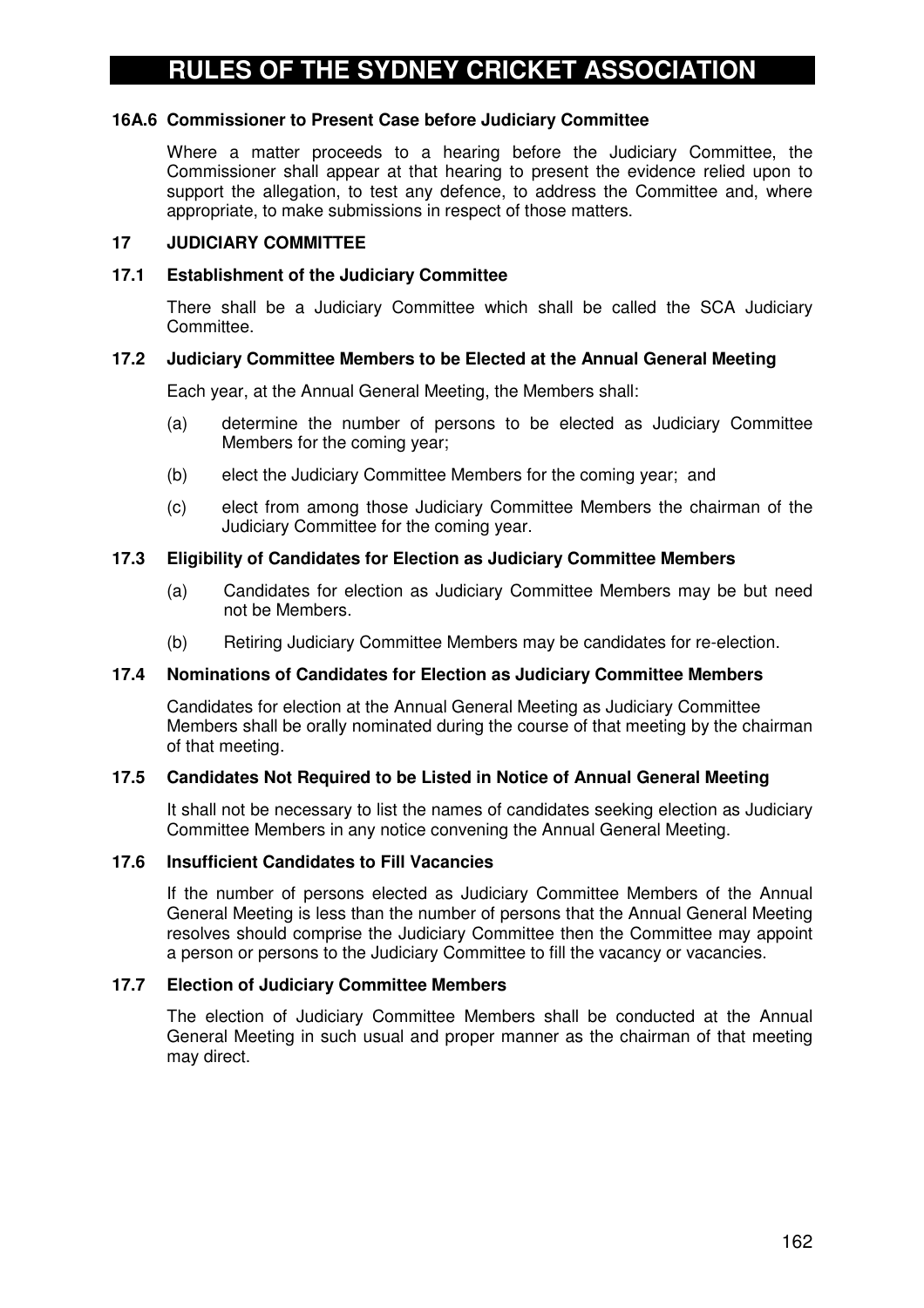### **18 POWERS OF THE JUDICIARY COMMITTEE**

#### **18.1 Persons Bound by the Code of Conduct**

The following persons must comply with the Code of Conduct:

- (a) players (including those who act as 12th man) who participate in matches organised by the Association;
- (b) umpires who participate in matches organised by the Association;
- (c) persons who are in attendance at matches organised by the Association and who are members of a club, association or body which elect Delegate Members;
- (d) persons who are in attendance at matches organised by the Association and who are members of Affiliates:
- (e) persons who are in attendance at matches organised by the Association and who are office-bearers of a club, association or body which elect Delegate Members;
- (f) persons who are in attendance at matches organised by the Association and who are office-bearers of Affiliates;
- (g) players (including those who act as 12th man) who play in teams representing the Association or selected by a selection committee of the Association;
- (h) persons who are in attendance at matches involving teams representing the Association or selected by a selection committee of the Association and who are members of a club, association or body which elect Delegate Members; and
- (i) persons who are in attendance at matches involving teams representing the Association or selected by a selection committee of the Association and who are office-bearers of a club, association or body which elect Delegate Members.

#### **18.2 Power of the Judiciary Committee**

The Judiciary Committee shall have the power to take the following action against the persons identified in Rule 18.1 if the Judiciary Committee determines in accordance with the provisions of these Rules that such person has breached the Code of Conduct:

- (a) censure that person;
- (b) suspend that person from participating in matches organised by the Association for a specific period;
- (c) disqualify that person from being eligible to participate in matches organised by the Association for a specific period, for an indefinite period or for life;
- (d) suspend that person from participating in teams representing the Association or from exercising any administrative function in relation to such teams for a specific period; and
- (e) disqualify that person from being eligible to participate in teams representing the Association or from exercising any administrative function in relation to such teams for a specific period, for an indefinite period or for life,

and shall have the power to suspend any penalty.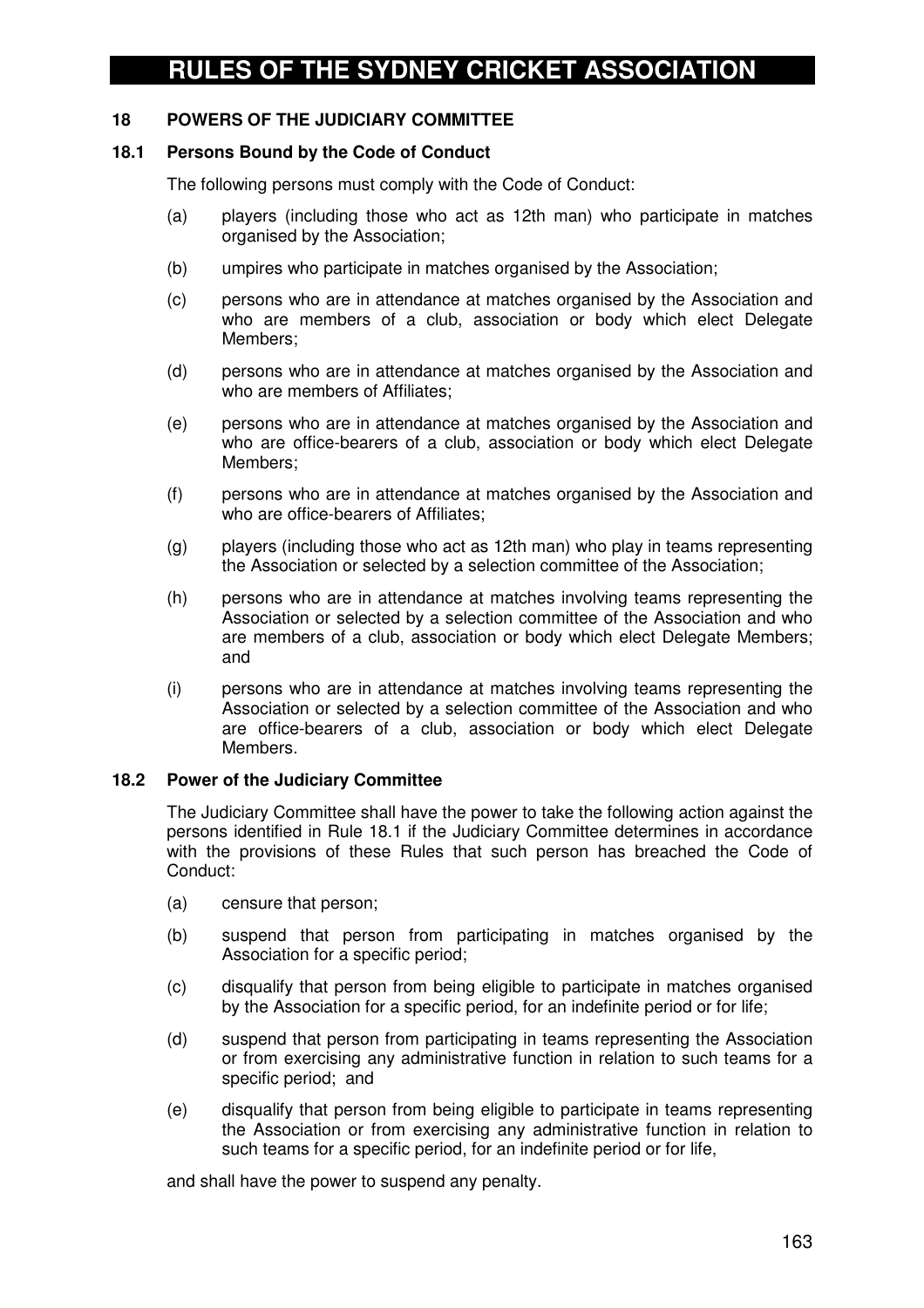## **18.3 Judiciary Committee May Only Act Following a Report**

The Judiciary Committee shall not take any action against a person unless that person has been the subject of a report by a person which was lodged with the Secretary before 5 pm on the third working day following the date of the alleged conduct or behaviour by the Person Reported and a charge of a breach of the Code of Conduct has been laid by the Commissioner.

#### **18.4 Any Person May Lodge a Report**

Any person who sees or hears another person (being a person referred to in **Rule 18.1** engage in conduct or behaviour which the Reporting Person believes or suspects may not be in compliance with the Code of Conduct may lodge a written report containing details of the alleged conduct or behaviour with the Secretary who will forward a copy to the Commissioner.

#### **19 PROCEEDINGS OF THE JUDICIARY COMMITTEE**

#### **19.1 Procedure if the Reporting Person is an Umpire**

- (a) If the Reporting Person is an umpire who participated in the match in relation to which the alleged conduct by the Person Reported occurred, the Reporting Person shall use the Reporting Person's best endeavours to:
	- (i) orally advise either:
		- (A) the Person Reported; or
		- (B) a member or office-bearer of the club, association or body of which the Person Reported is a member,

on the day of the alleged conduct that the Reporting Person intends to lodge a report concerning the conduct of the Person Reported with the Secretary; and

- (ii) orally inform the Secretary as soon as practicable after the alleged conduct or behaviour that a report is to be submitted.
- (b) If the Person Reported or a member or office-bearer of the club, association or body of which the Person Reported is a member was orally advised by the Reporting Person in accordance with the provisions of **Rule 19.1(a)(i),** and the Secretary has advised, either orally or in writing, that a charge of a breach of the Code of Conduct has been laid by the Commissioner against the Person Reported, then the Person Reported shall be required to appear before the Judiciary Committee on the day and at the time and place specified in a notice forwarded by the Secretary to the Person Reported or a member or Office-Bearer of the club, association or body of which the Person reported is a member unless the Commissioner has determined upon some other course of action in relation to the charge to be taken under the Code of Conduct.
- (c) If neither the Person Reported nor a member or Office-Bearer of the club, association or body of which the Person Reported is a member was orally advised by the Reporting Person in accordance with the provisions of **Rule 19.1(a)(i)** of the Reporting Person's intention to lodge a report then the Person Reported shall, if a charge of a breach of the Code of Conduct has been laid by the Commissioner, be required to appear before the Judiciary Committee on such day and at such time and place as specified in the notice forwarded by the Secretary pursuant to the provisions of **Rule 19.(1)(d)** unless the Commissioner has determined upon some other course of action in relation to the charge to be taken under the Code of Conduct.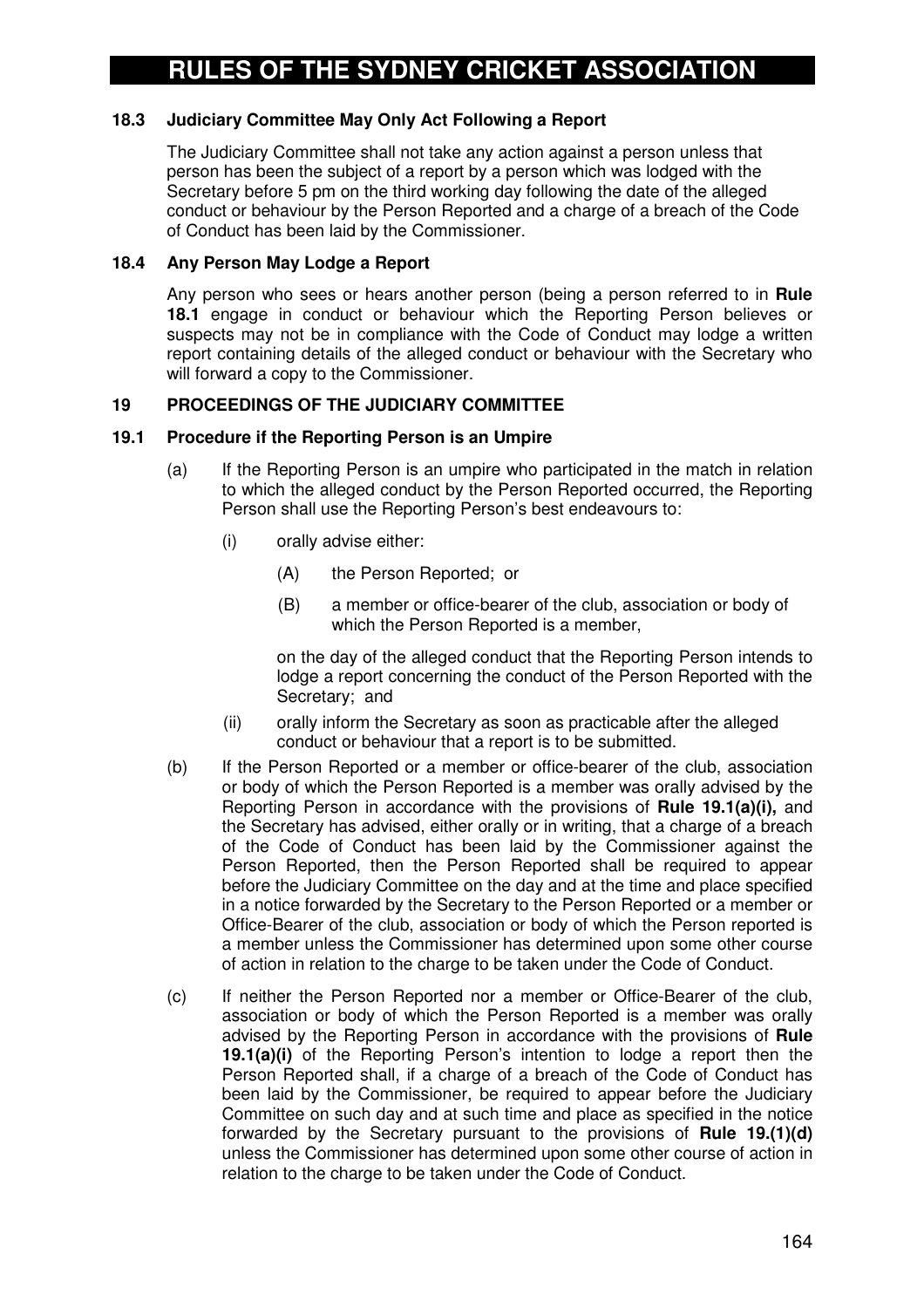- (d) If neither the Person Reported nor a member or Office-Bearer of the club, association or body of which the Person Reported is a member was orally advised by the Reporting Person in accordance with the provisions of **Rule 19.1(a)(i)** of the Reporting Person's intention to lodge a report then the Secretary upon receiving the report within the time limit specified in **Rule 18.3** shall, if a charge of a breach of the Code of Conduct has been laid by the Commissioner, forward a notice:
	- (i) to the Person Reported; or
	- (ii) to the secretary of the club, association or body of which the Person Reported is a member,

requiring the Person Reported to appear before the Judiciary Committee on the day and at the time and place specified in the notice (being a day which is at least 3 working days after the day on which **Rule 32** of these **Rules** deems the Person Reported to have received such notice) unless the Commissioner has determined upon some other course of action in relation to the charge to be taken under the Code of Conduct.

#### **19.2 Procedure if the Reporting Person is not an Umpire**

- (a) If the Reporting Person is not an Umpire who participated in the match in relation to which the alleged conduct or behaviour by the Person Reported occurred, then the Commissioner shall, at the discretion of the Commissioner, determine whether or not the matter shall proceed to a hearing before the Judiciary Committee or whether to give or offer the Person Reported a caution, suspension, disqualification or other penalty.
- (b) If the Commissioner determines that a matter should not proceed to a hearing and not to give or offer the Person Reported a caution, suspension, disqualification or other penalty then no action shall be taken against the Person Reported and the Commissioner shall inform the Secretary who shall forward notice of that fact to the Reporting Person. There shall be no right of appeal against that decision.
- (c) If the Commissioner determines that a matter should proceed to a hearing then the Commissioner shall inform the Secretary who shall:
	- (i) forward a copy of the Reporting Person's report together with a notice requiring the Person Reported to appear before the Judiciary Committee at the day and at the time and place specified in the notice (being a day which is at least 3 working days after which the day on which Rule 32 of these Rules deems the Person Reported to have received such notice) to:
		- (A) the Person Reported; or
		- (B) the secretary of the club, association or body of which the Person Reported is a member; and
	- (ii) forward a notice to the Reporting Person requiring the Reporting Person to appear before the Judiciary Committee on the day and at the time and place specified in the notice (being a day which is at least 3 working days after the day on which **Rule 32** of these **Rules** deems the Reporting Person to have received such notice).
- (d) If the Person Reported or the secretary of the club, association or body of which the Person Reported is a member receives notice in accordance with the provisions of **Rule 19.2(c)(i)** then the Person Reported shall be required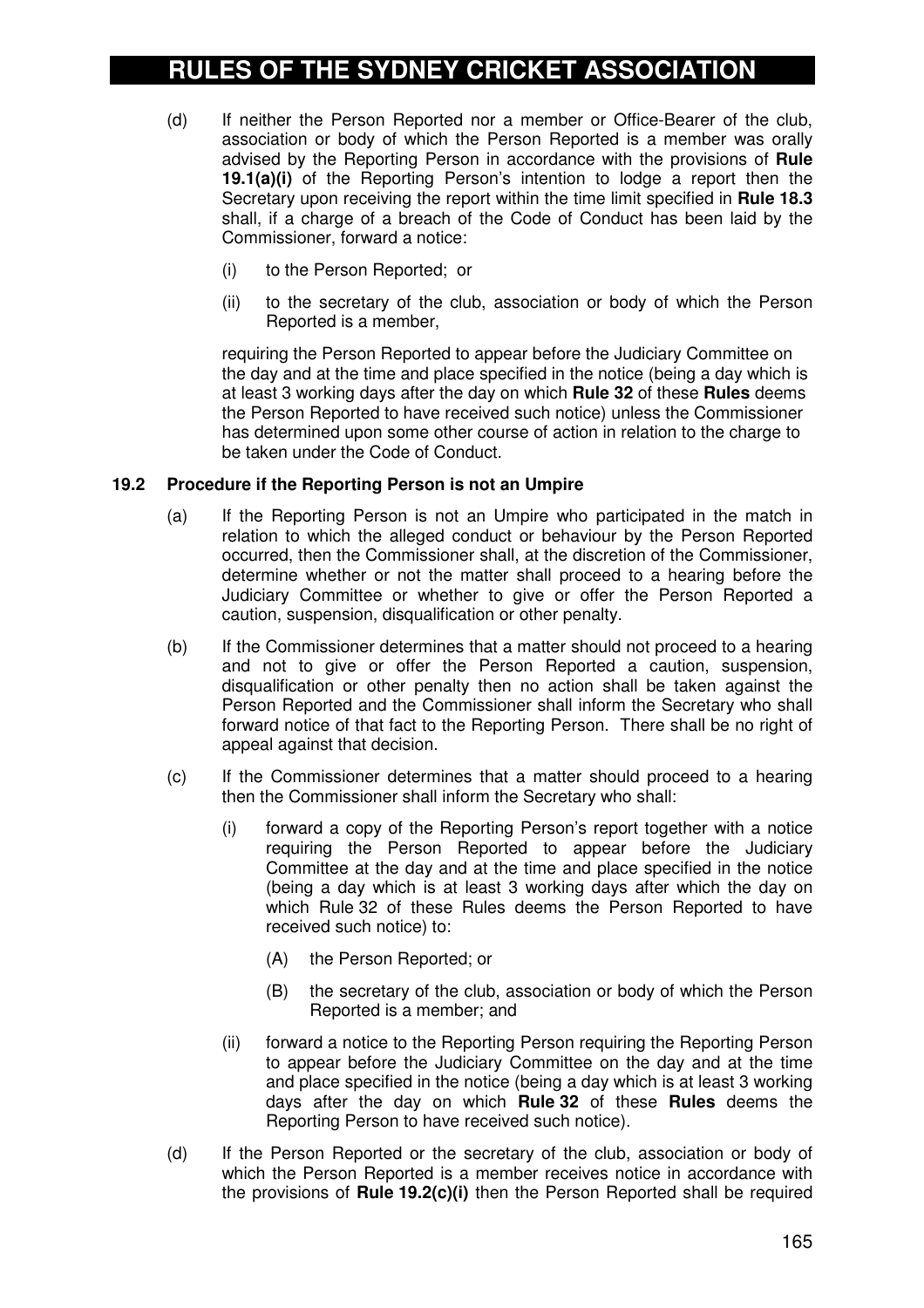to appear before the Judiciary Committee at the Office on the day and at the time and place specified in the notice.

(e) If the Reporting Person receives a notice in accordance with the provisions of Rule 19.2(c)(ii), then the Reporting Person shall be required to appear before the Judiciary Committee on the day and at the time and place specified in the notice.

#### **19.3 Judiciary Committee May Not Act Unless Commissioner is Present at the Hearing**

- (a) The Judiciary Committee shall not hear a matter nor take any action against a Person Reported unless the Commissioner is present at the hearing of the matter before the Judiciary Committee.
- (b) If the Commissioner is not present at the hearing of the matter before the Judiciary Committee, then the hearing shall be adjourned for a period not greater than one month.
- (c) If on the adjourned occasion the Commissioner is not present within 30 minutes after the time at which the hearing is scheduled to commence, then the matter shall be dismissed.

## **19.4 Attendance of Reporting Person who is an Umpire Not Required**

A Reporting Person who is an umpire, need not attend a Judiciary Committee hearing of a Person Reported, being a person charged by the Commissioner with a breach of the Code of Conduct arising from a report lodged by the Reporting Person, where the person Reported informs the Secretary prior to the hearing that the Person Reported agrees with the contents of the Reporting Person's report and does not require the Reporting Person to attend the hearing.

#### **19.5 Person Reported to be Provided with Further Copy of Report**

At the commencement of a hearing by the Judiciary Committee the Person Reported shall be entitled to be provided by the Judiciary Committee with an additional copy of the Reporting Person's report if the Person Reported so requests.

#### **19.6 No Right to Legal Representation**

- (a) Subject to the provisions of **Rule 19.5(b),** a Person Reported who appears before the Judiciary Committee shall not be entitled to legal representation or to representation by any other person.
- (b) Notwithstanding the provisions of **Rule 19.5(a),** the Judiciary Committee may, in its sole discretion, permit the Person Reported to be represented by either a legal or non-legal person if the Judiciary Committee is of the belief that such representation would assist the orderly conduct of the proceedings.

#### **19.7 Right of Person Reported to be Heard**

- (a) The Person Reported may lodge with the Secretary at any time prior to the commencement of the hearing by the Judiciary Committee any written comments in relation to the matters alleged in the report and the Secretary shall forward a copy thereof to the Commissioner.
- (b) The Person Reported shall be entitled at the hearing before the Judiciary Committee to make oral representations and to make written submissions in respect of the matters raised in the report.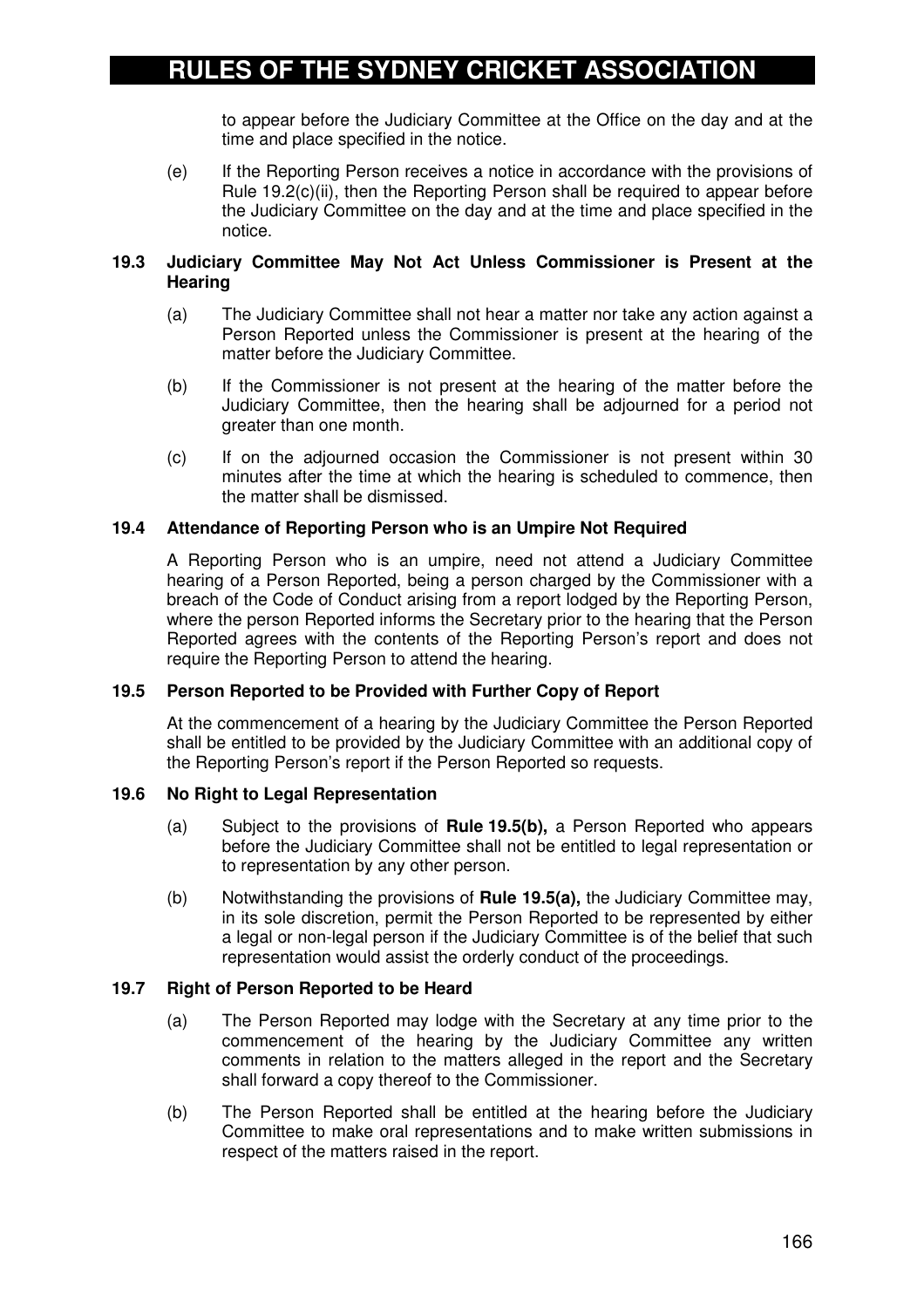## **19.8 Effect of Person Reported Failing to Appear Before the Judiciary Committee**

If the Person Reported fails to appear before the Judiciary Committee and the Judiciary Committee is satisfied that the Person Reported or the secretary of the club, association or body of which the Person Reported is a member received notice in accordance with the provision of **Rules 19.1(a)(i), 19.1(e) or 19.2(c)(i),** then the Judiciary Committee may adjudicate on the matter which is the subject of the Reporting Person's report and take any action against the Person Reported as it deems necessary (being action of the kind referred to in **Rule 18.2.**

#### **19.9 Effect of 2 or More Reporting Persons in Respect of the Same Conduct or Behaviour**

- (a) If there are 2 or more Reporting Persons in respect of the same alleged conduct or behaviour, then the Judiciary Committee shall hear the allegations contained in the report of each Reporting Person in the same hearing.
- (b) Following the adjudication by the Judiciary Committee in respect of any alleged conduct or behaviour of the Person Reported then the Judiciary Committee shall have no power to hear any further allegations in respect of the same alleged conduct or behaviour.

#### **19.10 Notification of the Judiciary Committee's Adjudication**

- (a) Written notification of the result of the Judiciary Committee's adjudication shall be forwarded on the first working day following the adjudication by the Secretary to:
- (i) the Person Reported;
- (ii) the secretary of the club, association or body of which the Person Reported is a member;
- (iii) the Reporting Person;
- (iv) the Commissioner; and
- (v) the Committee.
- (b) The Committee shall report any action taken against the Person Reported by the Judiciary Committee to the next Ordinary General Meeting.

#### **20 APPEALS AGAINST DECISIONS OF THE JUDICIARY COMMITTEE**

#### **20.1 Right to Appeal**

The Person Reported and the Commissioner may, within 14 days of the deemed date of receipt of the written notification of the result of the Judiciary Committee's adjudication, lodge a written appeal against that decision with the Secretary of the New South Wales Cricket Association.

#### **20.2 Grounds of Appeal to be Set Out**

Any written appeal lodged by the Person Reported or the Commissioner pursuant to the provisions of Rule 20.1 shall set out fully the grounds on which the appeal is made.

#### **20.3 NSW Cricket Board to Determine Appeal**

The NSW Cricket Board shall consider any appeal as soon after its receipt as is practicable and, after considering the appeal, may confirm, amend or overturn the decision of the Judiciary Committee as it deems fit.